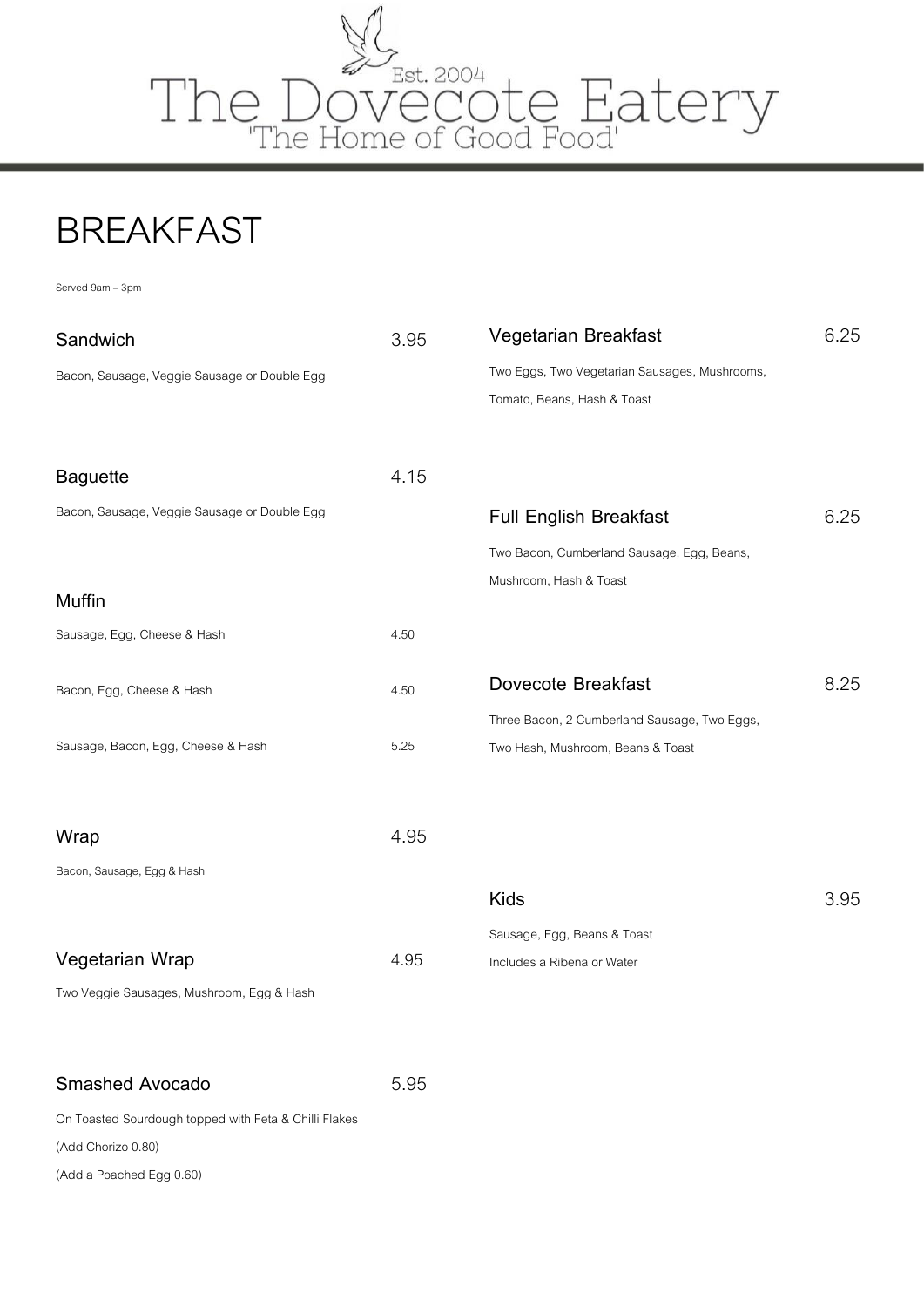

## LUNCH

**Served 11am – 3pm**

| <b>Warmed Baguettes</b> | 4.50 |
|-------------------------|------|
|-------------------------|------|

**Cumberland Sausage, Cheddar & Red Onion Mexican Chicken, Mexicana Cheese & Jalapenos Smoked Bacon, Brie & Cranberry Cheddar & Smoked Ham Tuna Mayo, Cheddar & Sweet Chilli** 

### **Loaded Sweet Potato Fries** 3.50 Smoked Chorizo, Feta & Sweet Chilli Sauce

**SALAD**

| <b>Grilled Goats Cheese</b> | 6.95 |
|-----------------------------|------|
|                             |      |
|                             |      |

| <b>Cold Baguettes</b>                     | 4 25 |
|-------------------------------------------|------|
| Cheddar Cheese Salad & Pear Chutney       |      |
| Coronation Chicken, Cucumber & Mixed Leaf |      |
| Smoked Ham Salad & Pear Chutney           |      |
|                                           |      |

Corona Smoke Tuna Mayo, Cucumber & Mixed Leaf

#### **Fries**

| Seasoned Skin On Fries      | 2.25 |
|-----------------------------|------|
| Seasoned Sweet Potato Fries | 2.75 |
| Triple Cheese Fries         | 3.00 |

#### **Loaded Skin On Fries** 3.50

| Smoked Bacon, Cheddar Cheese, BBQ Sauce &     |
|-----------------------------------------------|
| Ranch Dressing                                |
| Mexican Chicken, Mexicana Cheese, Jalapenos & |
| <b>Buffalo Sauce</b>                          |

Baby Gem Dressed With Pesto, Balsamic Glaze, Crotons & Pea Shoots (Add Grilled Chicken .95)

### **Chicken & Bacon Caesar Salad** 7.95

Baby Gem Dressed With Caesar Dressing, Grilled Chicken, Smoked Bacon, Crotons, Grana Podano & Pea Shoots

### KIDS

| 1/2 Sandwich (Cheese, Ham or Tuna),  | 3.95 |
|--------------------------------------|------|
| Crisps & a Kids Drink                |      |
|                                      |      |
| Sausage, Chips, Beans & a Kids Drink |      |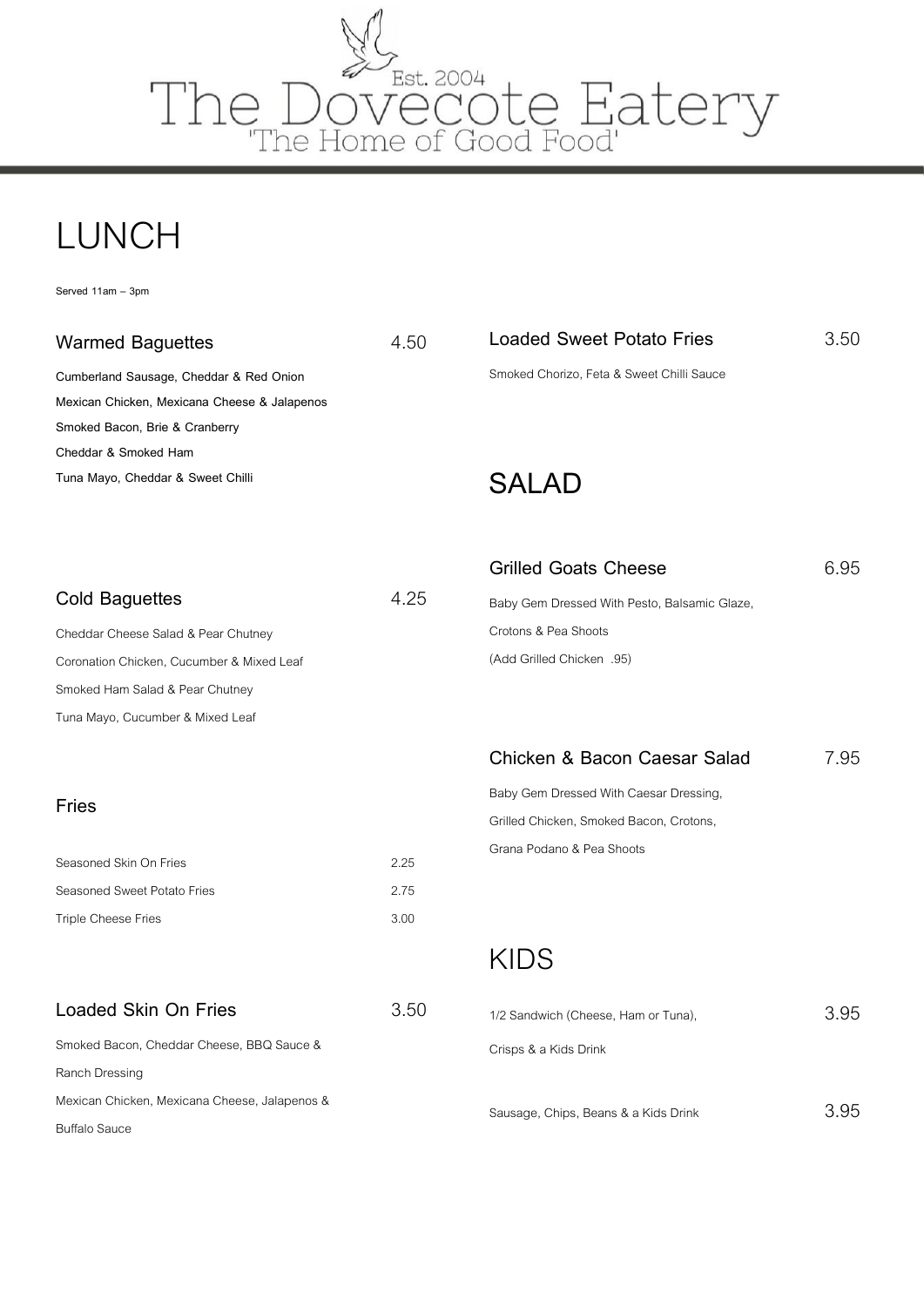

## HOT DRINKS

| <b>Breakfast Tea</b>   |        | 1.60  |
|------------------------|--------|-------|
| Fruit Tea              |        | 1.80  |
| <b>Flat White</b>      |        | 2.30  |
|                        |        |       |
|                        | Medium | Large |
| Americano              | 1.90   | 2.30  |
| Latte                  | 2.40   | 2.80  |
| Cappuccino             | 2.40   | 2.80  |
| Hot Chocolate          | 2.40   | 2.80  |
| Mocha                  | 2.50   | 2.90  |
| Dovecote Hot Chocolate | 2.80   | 3.20  |
|                        |        |       |

| Syrups                                    | 0.50 |
|-------------------------------------------|------|
| Vanilla, Hazelnut, Caramel, Butterscotch, |      |
| Gingerbread, Amaretto or Cinnamon         |      |

| Milk Alternatives            | 0.50 |
|------------------------------|------|
| Oat, Soya, Almond or Coconut |      |

*All Drinks Available in Decaf*

**Speciality Hot Drinks** 3.50

Mint Aero Hot Chocolate Lotus Biscoff Hot Chocolate Crunchie Hot Chocolate, Black Forest Hot Chocolate Terry's Chocolate Orange Hot Chocolate, Reese's Peanut Hot Chocolate, Milky Button Hot Chocolate, Lotus Biscoff Latte, Cinnamon Spiced Latte

Gingerbread Latte

# COLD DRINKS

| 330ml Cans                                          | 1.00 |
|-----------------------------------------------------|------|
| Coca Cola, Diet Coke, Coke Zero, Rio,               |      |
| Fanta Orange, Fanta Lemon, Fanta Twist,             |      |
| Dr Pepper or Pepsi Max                              |      |
| 500ml Bottles                                       |      |
| Orange/Apple Juice                                  | 1.50 |
| Still/Sparkling Water                               | .80  |
| <b>Kids Drinks</b>                                  | .70  |
| <b>Fruit Shoot Blackcurrant</b>                     |      |
| Fruit Shoot Orange                                  |      |
| <b>Heartsease Presse</b>                            | 1.95 |
| Raspberry Lemonade                                  |      |
| Elderflower                                         |      |
| <b>Traditional Lemonade</b>                         |      |
| Ginger Beer                                         |      |
| <b>Milkshakes</b>                                   | 3.50 |
| Chocolate, Strawberry, Vanilla, Banoffee,           |      |
| Mint Aero Chocolate, Reese's Peanut, Lotus Biscoff, |      |
| Honeycomb, Cookies & Cream or Vegan Choc            |      |
| Smoothies                                           | 3.50 |
| Berry Go Round                                      |      |
| (Strawberry, Blackberry & Raspberry)                |      |
| Pash 'n' Shoot                                      |      |
| (Mango, Pineapple & Passionfruit)                   |      |
| Big 5                                               |      |
| (Pineapple, Mango, Strawberry & Kiwi)               |      |
| <b>Strawberry Split</b>                             |      |
| (Strawberry & Banana)                               |      |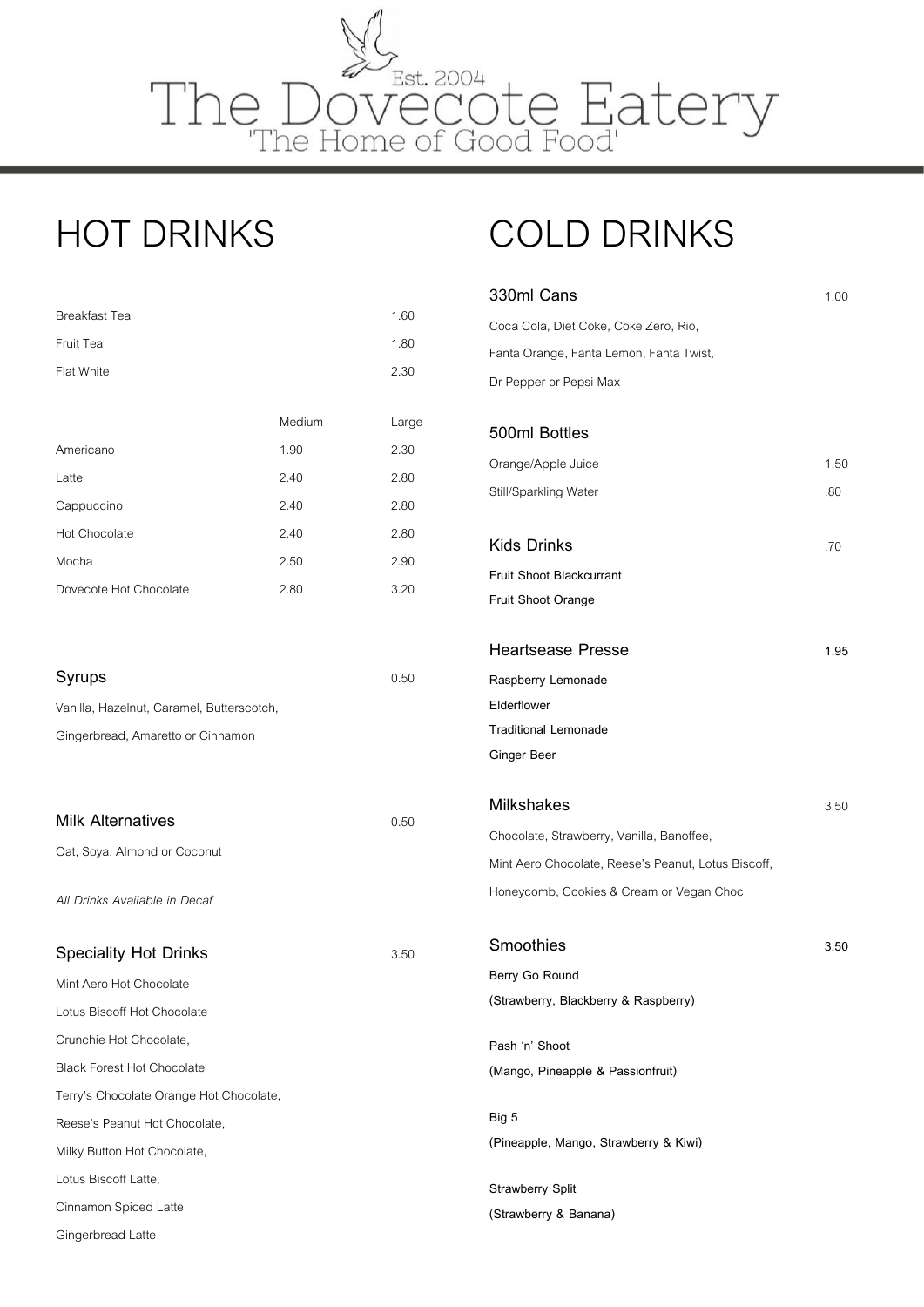

# SWEET TREATS

Served 9am – 4pm

Salted Carmel Lotus Biscoff

| <b>Slices</b>                      | 1.90 | Loaded Ice Cream                               | 3.95 |
|------------------------------------|------|------------------------------------------------|------|
| Rocky Road                         |      | Biscoff Ice cream, Biscoff Sauce,              |      |
| White Chocolate & Cranberry Tiffin |      | <b>Biscoff Crumb &amp; Biscoff Biscuits</b>    |      |
| Raspberry & Coconut Slice          |      |                                                |      |
| Salted Caramel & Nut Slice         |      | Cookies & Cream Ice Cream, Oreo Crumb,         |      |
| Honeycomb Tiffin                   |      | Oreo Biscuits & Dark Chocolate Sauce           |      |
| Apple Shortbread                   |      |                                                |      |
| Flapjack                           |      | Honeycomb Ice Cream, Crunchie Choc Rocks       |      |
|                                    |      | & Caramel Sauce                                |      |
| Cakes                              | 2.50 |                                                |      |
| Carrot Cake                        |      | Reese Pieces Peanut Butter Ice Cream,          |      |
| Victoria Sponge Cake               |      | Reese Pieces, Chocolate & Caramel Sauce        |      |
| Chocolate Cake                     |      |                                                |      |
| Lemon Drizzle Cake                 |      | Ice Cream                                      | 2.50 |
| Sunshine Fruit Cake                |      |                                                |      |
|                                    |      | Three Scoops From the Flavours Below           |      |
| <b>Gluten Free</b>                 | 1.90 | Mint Choc, Chunky Choc, Vanilla, Honeycomb     |      |
| Caramel Shortcake Slice            |      | Banoffee, Biscoff, Cookies & Cream, Strawberry |      |
| Lemon Drizzle Slice                |      | Or Reese Pieces Peanut Butter                  |      |
| Maple & Pecan Slice                |      |                                                |      |
|                                    |      |                                                |      |
| Gluten Free & Vegan                | 1.90 |                                                |      |
| <b>Blackcurrant Crumble Slice</b>  |      |                                                |      |
| Chocolate Brownie Slice            |      |                                                |      |
| Cheesecake                         | 3.25 |                                                |      |
| Toffee & Honeycomb                 |      |                                                |      |
| Red Velvet                         |      |                                                |      |